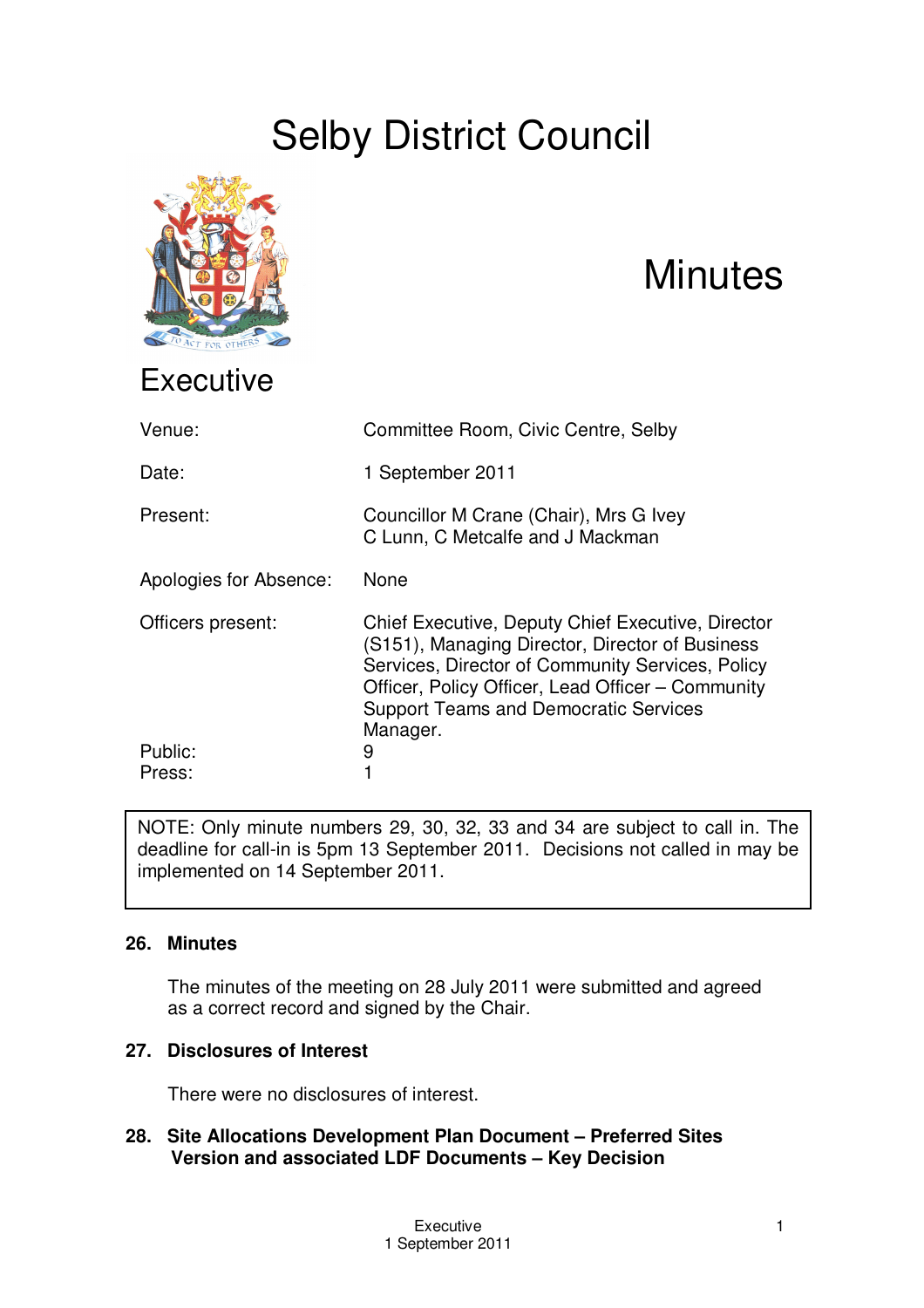Councillor Mackman presented report E/11/18 outlining the Council's response to the recent public consultation exercise regarding the Site Allocations Development Plan Document (SADPD) as part of the Local Development Framework.

Councillor Mackman outlined the history of the document and stated that there were still several rounds of consultation to take place before it was finalised. He acknowledged the hard work that had gone in to preparing the document and restated its importance to the District. He provided the Executive with details of potential changes to national planning policy and also highlighted the possibility of amendments to the Core Strategy following the Examination in Public to be held later in the month.

It was reported that the SADPD had been submitted to the Policy Review Committee for consideration on 9 August 2011 and the recommendations of that Committee were set out in the papers. The Executive considered each of the recommendations of Policy Review Committee.

**(1) To recommend the Executive to adopt the new housing distribution proposals set out on page 29 of the draft Preferred Options SADPD, instead of the revised version which proposes additions and deletions in respect of South Milford, Fairburn, Monk Fryston, North Duffield, Brotherton, Byram and Cawood.**

#### **and**

#### **(2) To ask the Executive to adopt a more proactive approach to identifying suitable development sites, particularly in areas like Appleton Roebuck.**

The Executive agreed to reconsider the redistribution of housing arising from implementing SADPD methodology in Issue D. It was agreed that finding additional sites in each of the constrained villages is preferable to moving housing numbers between settlements. However it also noted that extensive work had already gone in to finding suitable sites. Given the current range of available land, the method presented in the Preferred Options to redistributing houses was the realistic solution.

The Executive felt that officers should work with the Ward and Parish Councillors in Brotherton & Byram and Cawood to find further potential development sites to remove the need to redistribute housing. As such, the Preferred Options would be redrafted to introduce a "housing pool" that acknowledges there are constraints on some villages; that temporarily accommodates those housing numbers and which emphasises the need for additional sites, but which clearly sets out where housing numbers will be redistributed if no further suitable sites are submitted in a "mini call for sites exercise".

The Policy Review Committee requested this additional search for sites in Appleton Roebuck, but the Ward Member had already done such work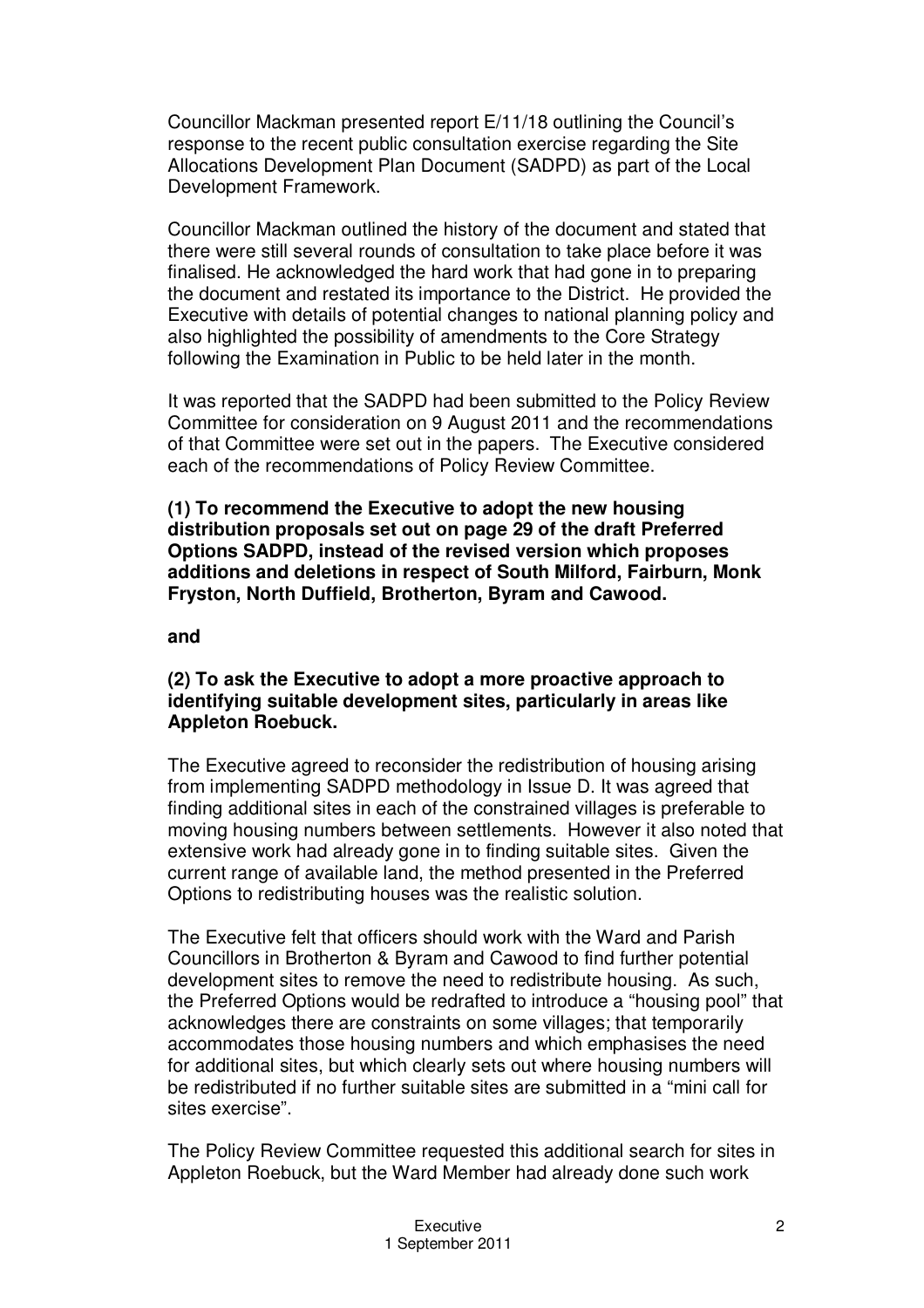and so it was considered that the search in Appleton Roebuck is no longer required. Councillor Mackman noted that an Appleton Roebuck chapter had been redrafted with minor consequential amendments to other text in the Preferred Options, clearly setting out the preferred and rejected sites in Appleton Roebuck.

#### **(3) To recommend the Executive to look again at the question of suitable sites for gypsies and travellers;**

#### **(4) To appoint a working group of Councillors and representatives of gypsy and traveller communities to identify suitable sites, looking first at the potential development of land adjacent to existing sites.**

The Executive acknowledged the debate on the Gypsy and Traveller sites, but also that a decision must be made. Councillor Mackman reiterated the need to continue with the Preferred site as the Council has already undertaken several attempts to find a suitable site. He stated that a fifth site (Land at the junction of A63/A1(M)) had been submitted and added to the list in the Preferred Options. He confirmed that the methodology used for finding a site had evolved from extensive consultation at the Issues and Options stage, and that with five sites, Brotherton remained the Preferred location.

Councillor Mackman highlighted that the proposed site at Brotherton is for the whole of the available land, not just part within development limits, although any allocation would seek to limit the extent of encroachment into the Green Belt. He also confirmed that there was no objection in principle to the site in national planning policy in terms of the pylon on the site.

The Executive agreed that Policy Review Committee should form a working group to readdress the range of potential Gypsy and Traveller sites, and presented draft terms of reference. The findings of the working group would be reported back through the normal Preferred Options consultation process.

#### **(5) To recommend the Executive to identify a suitable form of words which does not allocate the site at Burn Airfield but which indicates that the Council would welcome comprehensive proposals for a significant or specialist development at that location.**

The Executive agreed that it was not necessary or desirable to single out Burn Airfield for a potential development. The employment land allocations meet the identified need as set out in the Core Strategy, so there was no need for further land at Burn Airfield. The existing text would not prejudice any windfall application, so no change was necessary.

#### **(6) To recommend the Executive to review and clarify the proposed definitions, industry sector classifications and criteria used to identify major sites in the Green Belt.**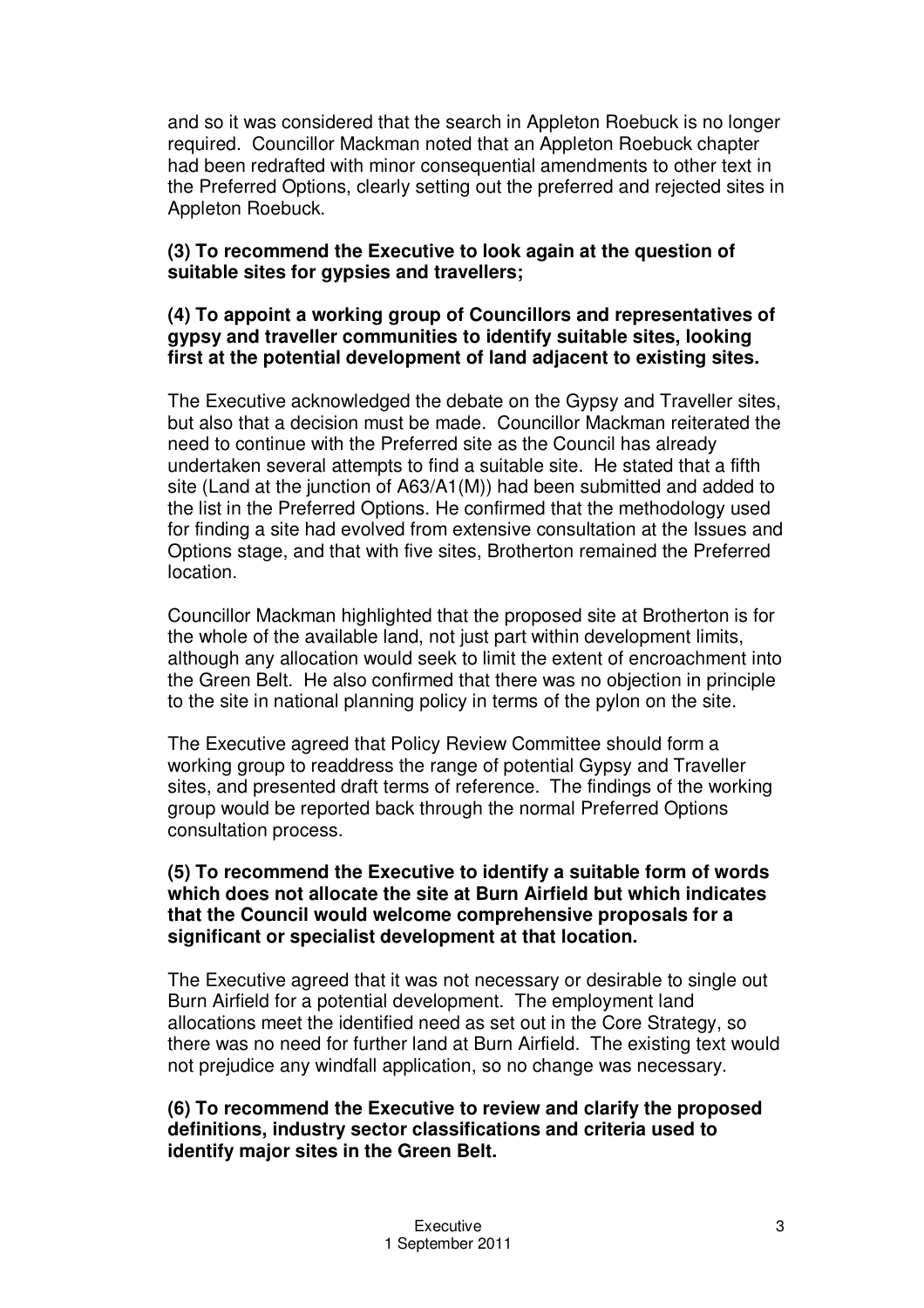The Executive heard that there was need for greater clarity in what could qualify as a major developed site in the Green Belt as there was no explicit definition. Councillor Mackman explained that such designations were made possible through Annexe C of national Planning Policy Guidance 2 (PPG2). PPG2 contains no explicit definition, but the non-exhaustive schedule of potential uses is consistent with those identified in the Preferred Options. It was agreed to insert references to PPG2 in to the Preferred Options to assist the identification of Major Developer Sites through the consultation.

#### **(7) To recommend the Executive to make highway impact a material consideration in allocating sites, particularly in urban areas and particularly in respect of the cumulative impact of development.**

Councillor Mackman noted that highway issues would still be a material consideration in any planning application on the allocated sites. However, the criterion was removed from the methodology in Issue D due to there being no evidence of discernable differences between sites that could be used to compare them for the purpose of SADPD.

However, the Executive agreed that the criterion could be reinserted in Issue D as new evidence may come forward through the consultation.

#### **(8) To recommend the Executive to allocate sites SELB002, SELGB004, SELB005 and SELB003, SELB006, SELB031 as recreational open space.**

The Executive noted that some of the sites are already designated Recreation Open Space (ROS), and that there is additional ROS adjacent and in the vicinity. It could not be argued that there was a shortage in that area to justify additional allocations. When future house building occurs, additional ROS would be sought on the site so there would be no additional pressure on those existing sites. The Council is working on a PPG17 compliant study of leisure, open space and recreation and although the report is not complete, early indications are that there is no deficiency to use as evidence. As such the Executive felt it could not defend such an allocation and therefore it would not make one.

#### **(9) To recommend the Executive to reconsider the proposed allocation of existing car parking for redevelopment and in particular to:**

- **(a) safeguard existing car parking provision by requiring any development to take place above lower level car parking and/or**
- **(b) ensure adequate provision for vans, including those used in connection with Selby Market.**

The Executive agree to the principle of the recommendation as the Minutes of the Executive of 28<sup>th</sup> July show this issue was discussed and an agreement made to amend the text.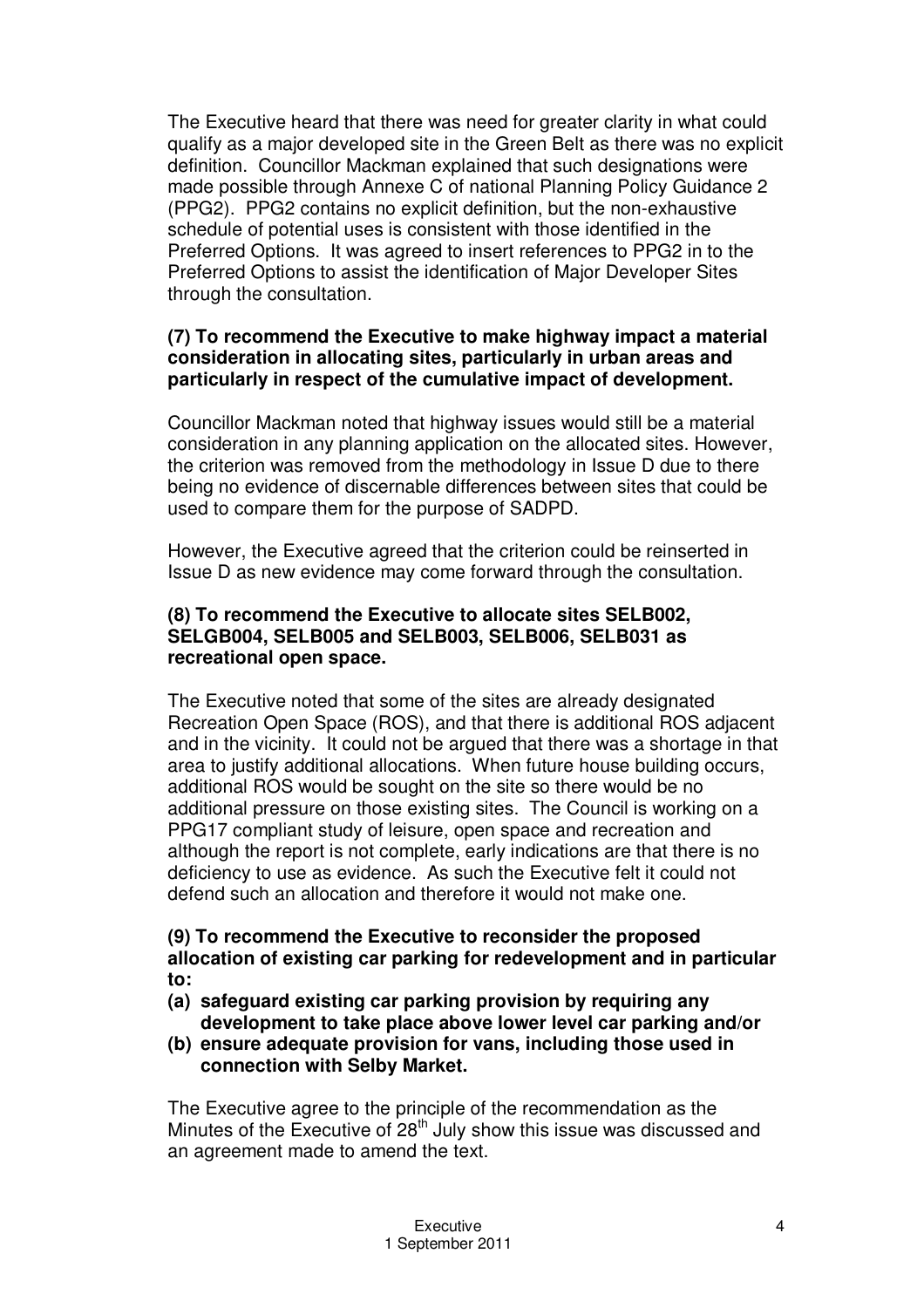#### **(10) To recommend the Executive to reconsider the proposed allocation of site SHER015.**

The Executive noted that the map numbering on SHER015 and SHER016 had changed due to a drafting error. Councillors resolved to make no change to the proposed allocation of site SHER015.

**(11) To recognise that proposals in respect of Sherburn had been amended within the 24 hours prior to the Policy Review meeting the Committee had asked Councillors Jordan and Packham to consider and summit any views in relation to the revised proposals directly to the Executive, in advance of the Executive Briefing on 22 August 2011.**

Councillor Mackman stated that Councillor Jordan had confirmed in an email that he had no further comments to make, therefore, the Executive agreed to the revised Sherburn-in-Elmet chapter.

#### **(12) To recommend the Executive to remove all of the words after "No allocation" in respect of the response on the former Papyrus Works (Site X 010) set out in the "Other Discounted Sites" table on page 110**

The executive agreed to delete existing text and add the words *"Site has Planning Permission (subject to S106 agreement)"*

Councillor Mackman also noted that some minor typographical errors had also been attended to and that he would inform Officers of further minor amendments as required.

Councillor Mackman then set out the Council's position regarding the supply of housing land in the District. He explained that it fell short of the 5 years supply required. The Council was vulnerable to inappropriate windfall applications if the supply was not boosted through the release of Local Plan Phase 2 sites to meet the need until the SADPD was adopted.

Councillor Mackman considered it inappropriate to prevent the release of the Sherburn-in-Elmet site when there is a shortage of housing and housing land, but also considered that to prevent harm to the Core Strategy it should be released for 282 units in line with the SADPD. Similarly the other Phase 2 site yields should be amended to reflect the SADPD numbers.

The Executive agreed that the release was necessary to retain control over development and also agreed with Councillor Mackman's suggestion for amending the yield in line with the SADPD to protect the Core Strategy and SADPD.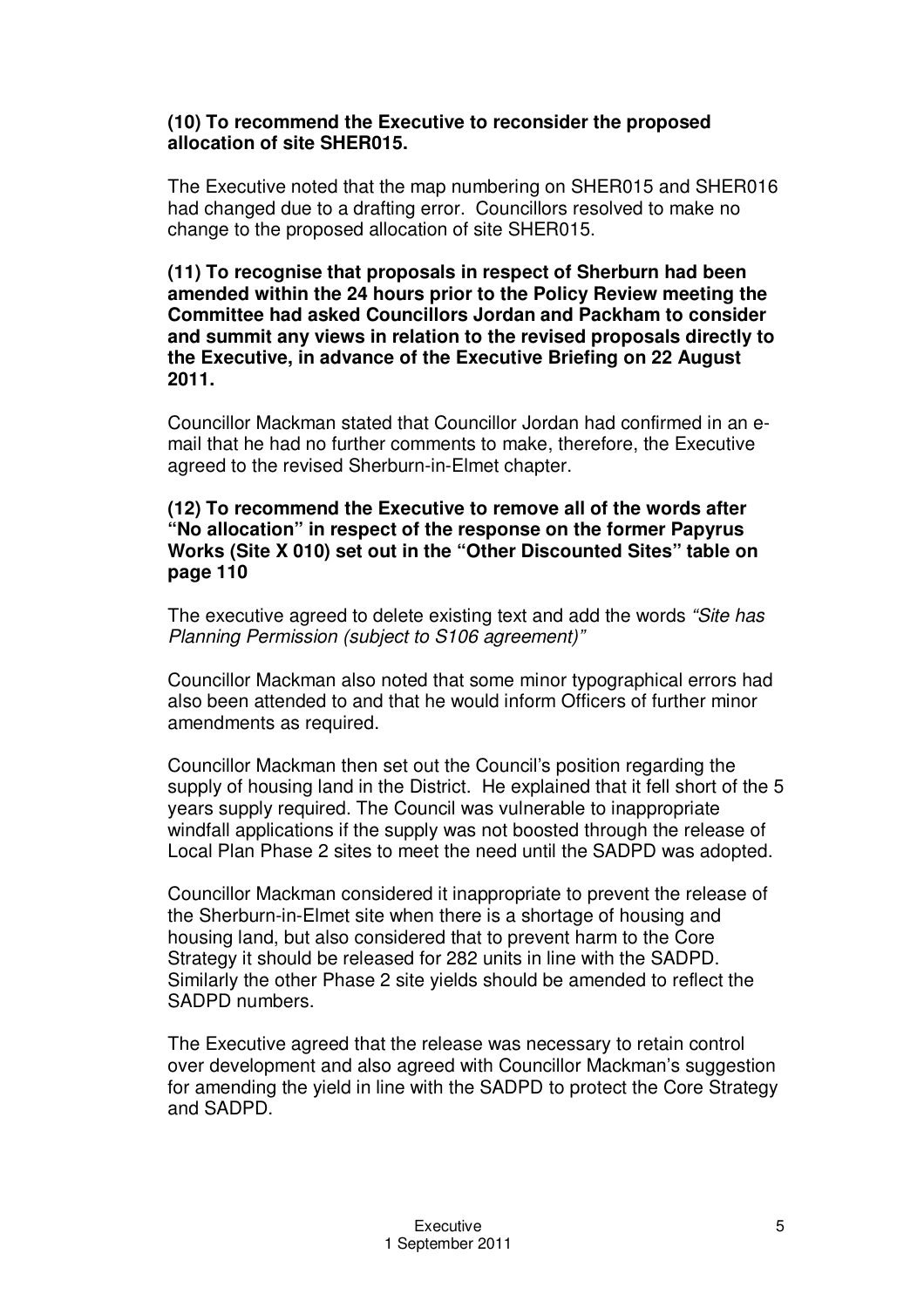### **Resolved:**

## **SADPD**

- **(i) To submit to Full Council the Site Allocations DPD draft Preferred Options Document, as amended above, to proceed to the next stage;**
- **(ii) To recommend to Full Council that a 10-week Public Consultation process be undertaken to commence on 22 September 2011;**
- **(iii) To delegate authority to the Managing Director of Access Selby after consultation with the Lead Executive Member for Place Shaping to deal with any minor amendments to the document prior to consultation.**

### **5 Year Supply**

- **(iv) To receive and note the Draft Technical Report at Appendix 4;**
- **(v) To recommend Full Council to release the Phase 2 residential allocations;**
- **(vi) To approve appropriate publicity and notification of Landowners**

**Legal Representation at Core Strategy Examination in Public**

**(vii) To approve the appointment of Counsel on the behalf of the Council.**

Reasons for decisions:

## SADPD

- (i) Following consideration of the consultation exercise, the Council has proposed its Preferred Options.
- 5 Year Supply
	- (ii) To ensure clarity in the decision making process.
- Legal Representation on the Core Strategy Examination in Public
- (iii) Officers recognise this is a significant matter for the Council and having regard to some parties to the process employing Counsel at the hearing, it is considered advisable that the Council is able to respond at a similar level.